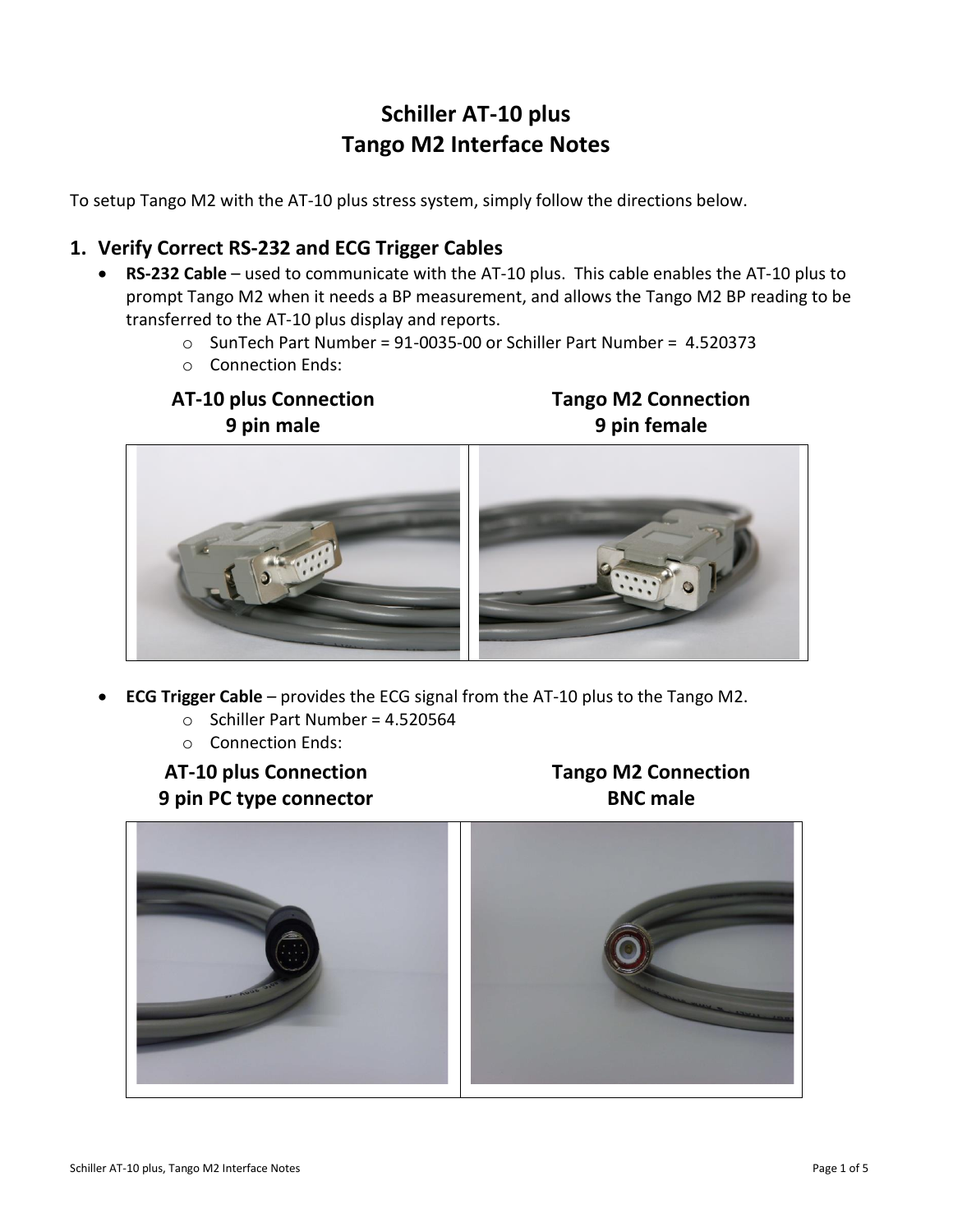# **RS-232 Connection Part # 4. 520373**  $\odot$  $\bullet$  $\bullet$ **ECG Trigger**   $\circledcirc$ **Connection**  $\bullet$  $\circ$  $\mathbf{o}$ **Part # 4. 520564**  $\bullet$

**Tango M2 Monitor**

#### **2. Connect the RS-232 Cable**

From: the RS-232 connection on the rear panel of the Tango M2.

To: the RS-232 connector on the back panel (See picture below)

![](_page_1_Picture_4.jpeg)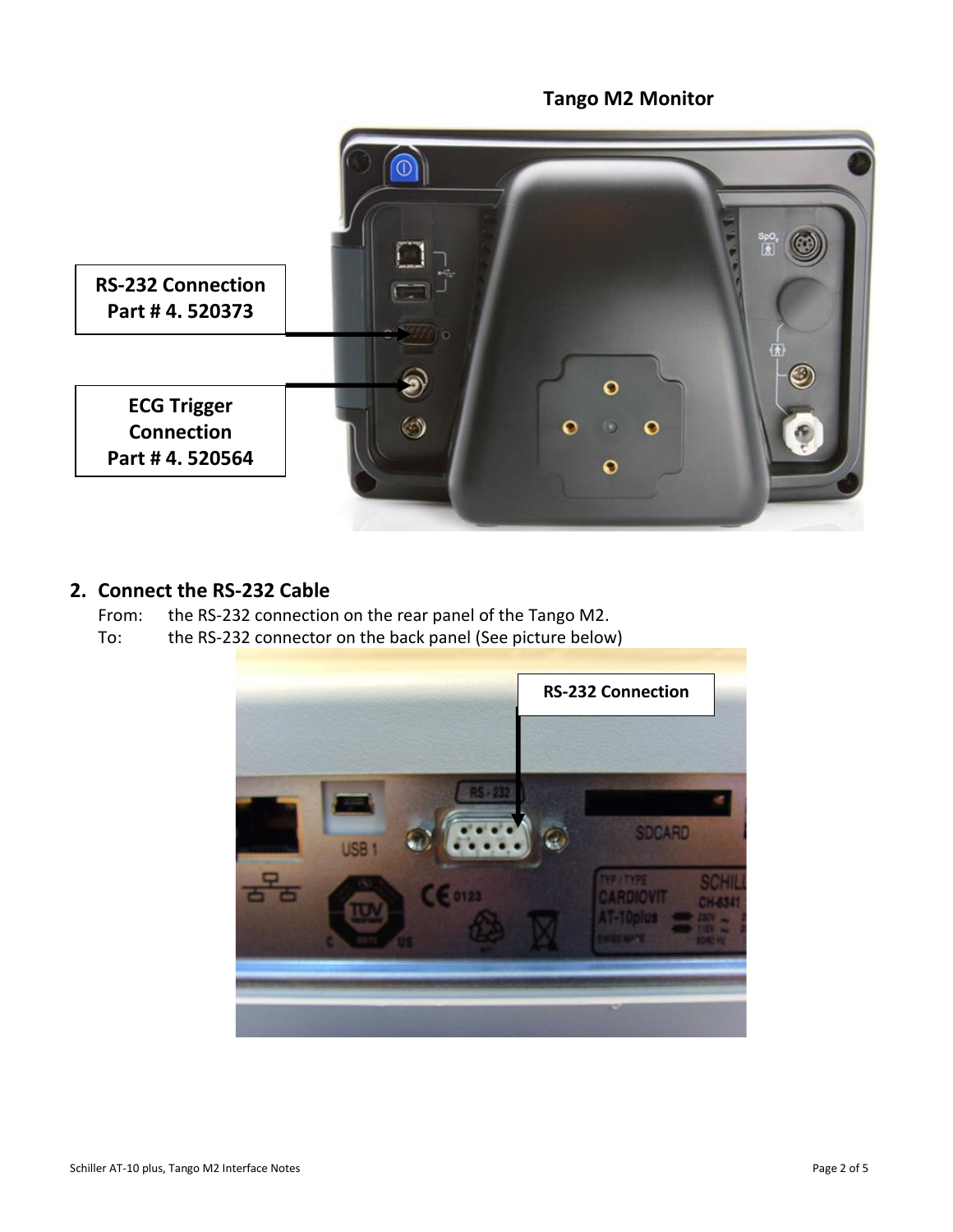## **3. Connect the ECG Trigger Cable**

From: the BNC External ECG connection on the rear panel of the Tango M2.

To: the Ergo Connector on the side panel (See picture below).

![](_page_2_Picture_3.jpeg)

#### **4. Tango M2 Monitor Setup**

- a. When the operating screen is displayed, press the **SELECT** button once. This will bring up the **MAIN MENU** screen.
- b. Using the UP or DOWN arrows, highlight **MONITOR SET UP** and press the **SELECT** button.
- c. Using the UP or DOWN arrows, highlight **STRESS SYSTEM** and press the **SELECT** button.
- d. Using the UP or DOWN arrows, scroll through the list until **AT 10** is highlighted and press the **SELECT** button to confirm the choice.
- e. Using the UP or DOWN arrows, select **EXIT** twice to return to the operating screen.

## **5. AT-10 Plus System Setup**

- a. Go to Menu Key → System Menu → Peripherals.
- b. Set the following parameters:
	- Blood Pressure Unit: **Schiller BP-200**
	- **QRS Trigger: On**
	- **Amplitude: 5 V**
	- **Baseline: 0 V**
	- **Duration: 50ms**
	- **Delay: 0ms**

#### **FAQs for Tango M2**

**Q. The Tango M2 displays a Status Message. What does it mean and what do I do?**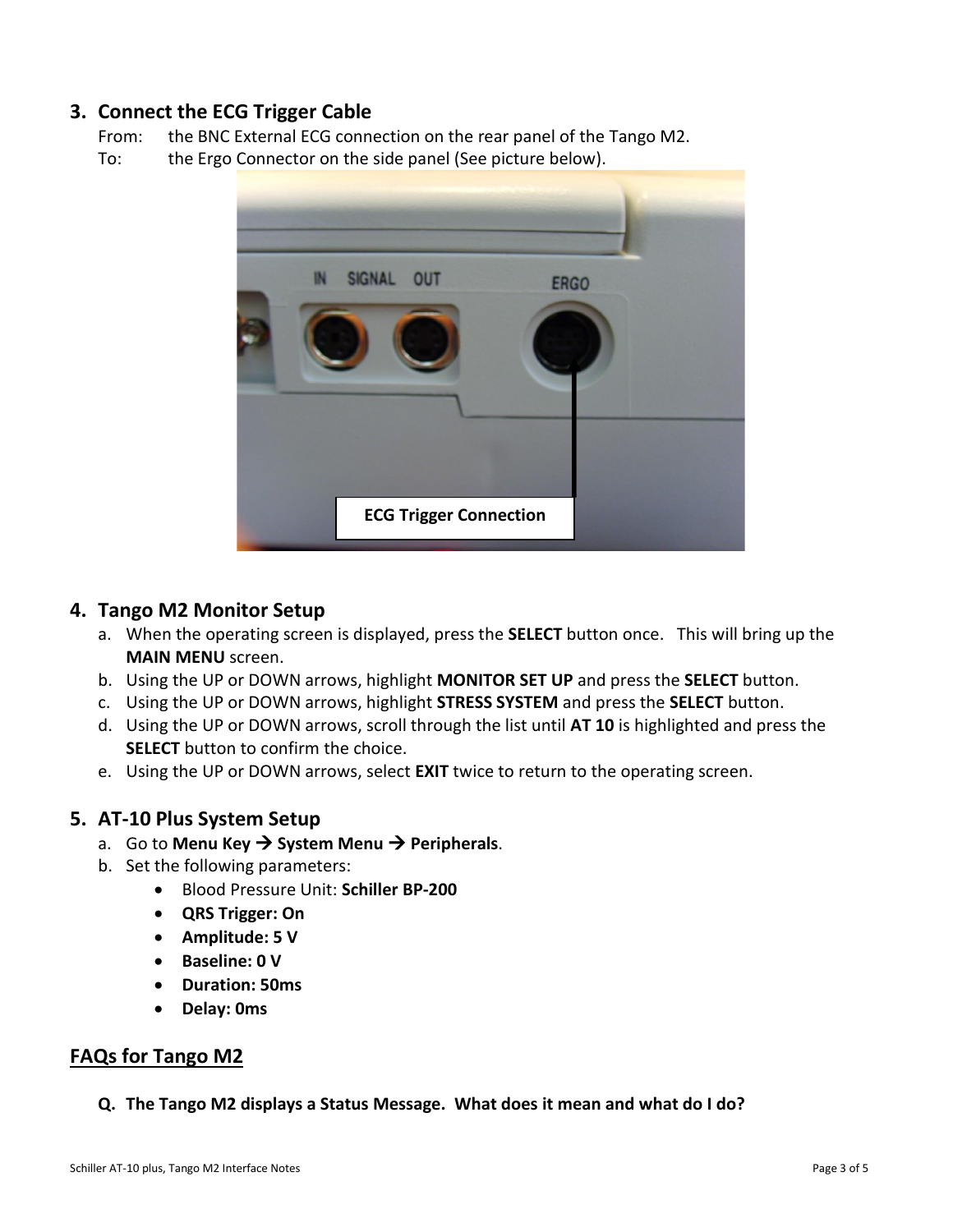- **A.** See the eLibrary within your Tango M2 for quick troubleshooting tips. You can find the eLibrary under the Main Menu; select Monitor Setup  $\rightarrow$  E-Library  $\rightarrow$  Status Messages. You can also look in the Tango M2 User Manual under the *Status Messages & Alarms* section for details on each Status Message and solution.
- **Q. The Tango M2 monitor returns a result of 0/0 after blood pressure (BP) measurements. What do I need to do to get a BP reading?**
- **A.** There are certain noisy conditions where the Tango M2 cannot accurately measure BP. When the Tango M2 encounters these situations, it returns a reading of 0/0. Microphone placement is critical for reliable operation of the Tango M2; there are many places to find cuff placement help.
	- a. See the eLibrary within your Tango M2 for quick cuff placement tutorials. You can find the eLibrary under the Main Menu; select Monitor Setup  $\rightarrow$  E-Library  $\rightarrow$  Tutorials.
	- b. Look in the Tango M2 User Manual under the *Using Tango M2 during a Stress Test* section for details on each type of cuff; the Orbit-K and the Single Patient Use (SPU) kit.
	- c. Follow the instructions in the **Cuff Tutorial** (located on the SunTech Medical website under Support  $\rightarrow$  Customer Technical Support  $\rightarrow$  Video Tutorials) for correct microphone placement.
- **Q. Can I use a heart rate or blood pressure simulator to test whether the Tango M2 is working correctly with my stress system?**
- **A.** You cannot use a heart rate or blood pressure simulator to test whether the Tango M2 is working with your stress system. The Tango M2 monitor requires that the ECG signal and the Korotkoff sounds, collected by the microphone in the cuff, originate from the same source, meaning the patient.

#### **Q. How can I adjust the brightness of the Tango M2 display?**

- **A.** You can adjust the contrast of the Tango M2 display by following these steps:
	- 1. When the operating screen is displayed, press the **SELECT** button once. This will bring up the **Main Menu** screen.
	- 2. Using the UP or DOWN arrows, highlight **Monitor Setup** and press the **SELECT** button.
	- 3. Using the UP or DOWN arrows, highlight **Brightness** and press the **SELECT** button.
	- 4. Using the UP or DOWN arrows, modify the contrast of the screen. When you are finished, and press the **SELECT** button to confirm the choice.
	- 5. Using the UP or DOWN arrows, select **EXIT** twice to return to the operating screen.

## **Q. How can I get MAP on my Tango M2?**

**A.** Register your Tango M2 Monitor online or through mail to receive MAP as a function on your Tango M2 monitor. Please note that due to FDA Regulations MAP is not available to the United States market.

On the web go to SunTechMed.com  $\rightarrow$  Support  $\rightarrow$  Sales Support  $\rightarrow$  Product Registration

## **Q. How do I clean the Orbit-K cuff after a stress test?**

- **A.** You can do either of the following:
	- 1. Use a medical grade mild disinfectant wipe on the cuff or spray a cleaning solution onto a cloth and wipe the cuff. Afterwards, lay flat or line dry.